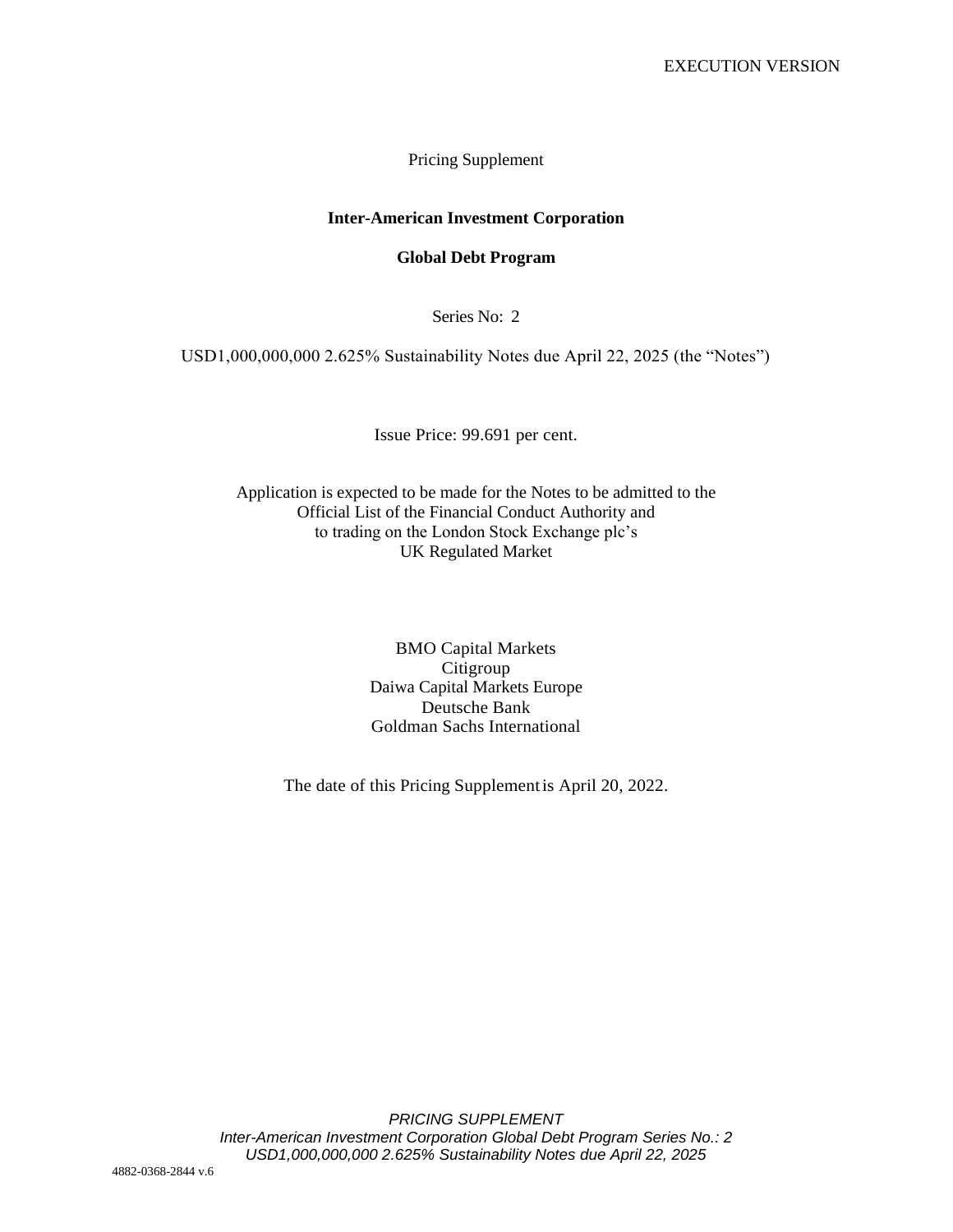Terms used herein shall be deemed to be defined as such for the purposes of the Terms and Conditions (the "Conditions") set forth in the Prospectus dated December 13, 2021 (the "Prospectus") (which for the avoidance of doubt does not constitute a prospectus for the purposes of Part VI of the United Kingdom ("UK") Financial Services and Markets Act 2000 (the "FSMA") or a prospectus for the purposes of Regulation (EU) 2017/1129 (as amended) or Regulation (EU) 2017/1129 as it forms part of UK domestic law by virtue of the European Union (Withdrawal) Act 2018 ("EUWA")). This Pricing Supplement must be read in conjunction with the Prospectus. This document is issued to give details of an issue by the Inter-American Investment Corporation ("IDB Invest") under its Global Debt Program and to provide information supplemental to the Prospectus. Complete information in respect of IDB Invest and this offer of the Notes is only available on the basis of the combination of this Pricing Supplement and the Prospectus.

**MiFID II and UK MiFIR product governance / Retail investors, professional investors and ECPs target market** – See "General Information—Additional Information Regarding the Notes—Matters relating to MiFID II and UK MiFIR" below.

#### **Terms and Conditions**

The following items under this heading "Terms and Conditions" are the particular terms which relate to the issue the subject of this Pricing Supplement. Together with the applicable Conditions (as defined above), which are expressly incorporated hereto, these are the only terms that form part of the form of Notes for such issue.

|    | 1. Series No.:                                                           | 2                                                                                        |
|----|--------------------------------------------------------------------------|------------------------------------------------------------------------------------------|
|    | 2. Aggregate Principal Amount:                                           | USD1,000,000,000                                                                         |
| 3. | <b>Issue Price:</b>                                                      | USD996,910,000 which is 99.691 percent of the<br><b>Aggregate Principal Amount</b>       |
|    | 4. Issue Date:                                                           | April 22, 2022                                                                           |
|    | 5. Form of Notes<br>(Condition $1(a)$ ):                                 | Registered only                                                                          |
|    | 6. Authorized Denomination(s)<br>(Condition $1(b)$ ):                    | $USD1,000$ and integral multiples of $USD1,000$ in<br>excess thereof                     |
|    | 7. Specified Currency<br>(Condition $1(d)$ ):                            | United States Dollars (USD) being the lawful<br>currency of the United States of America |
| 8. | Specified Principal Payment Currency<br>(Conditions $1(d)$ and $7(h)$ ): | USD                                                                                      |

 $\mathfrak{D}$ *PRICING SUPPLEMENT Inter-American Investment Corporation Global Debt Program Series No.: 2 USD1,000,000,000 2.625% Sustainability Notes due April 22, 2025*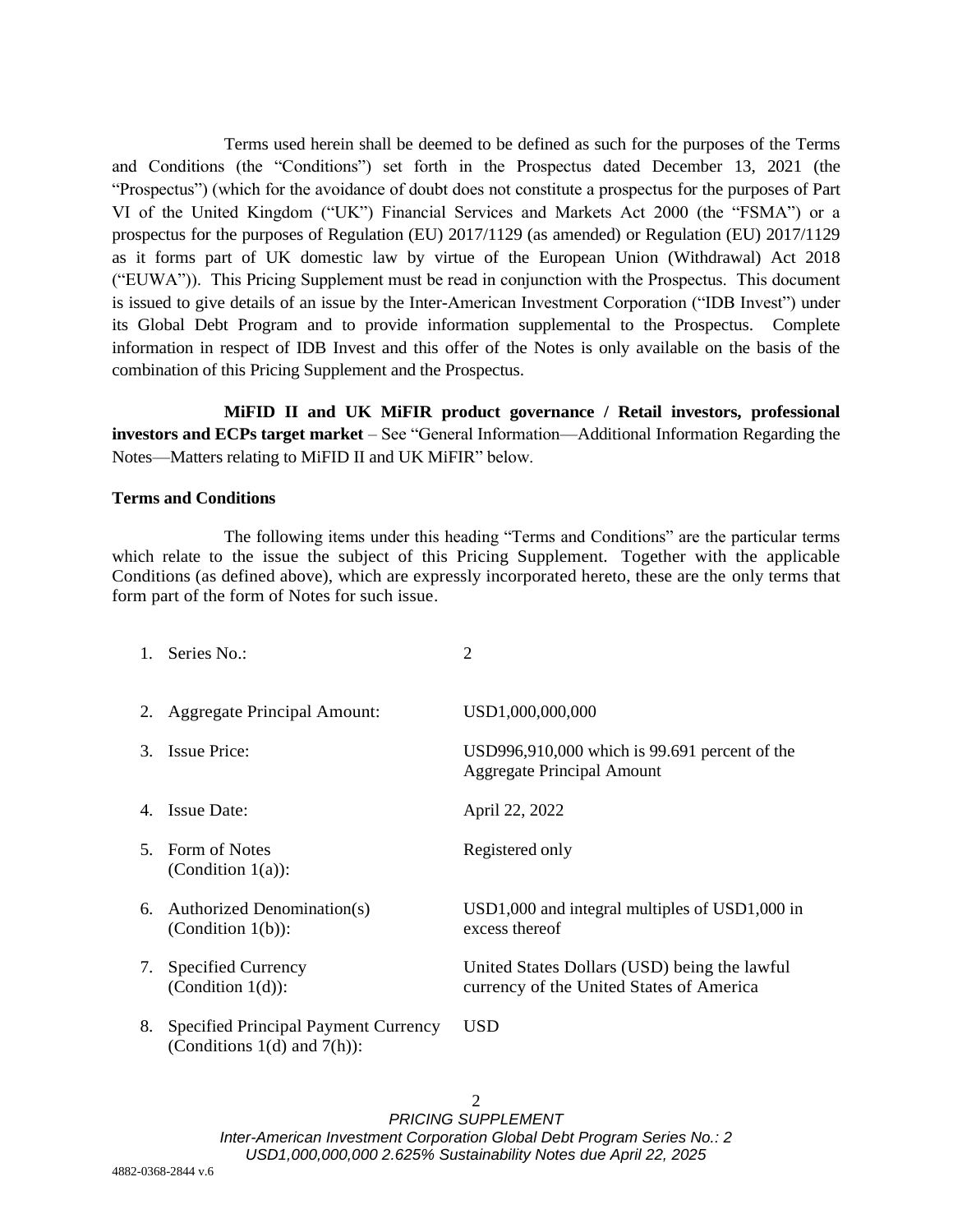| 9. |                                                                                | Specified Interest Payment Currency<br>(Conditions $1(d)$ and $7(h)$ ): | <b>USD</b>                                                                                                                                                       |
|----|--------------------------------------------------------------------------------|-------------------------------------------------------------------------|------------------------------------------------------------------------------------------------------------------------------------------------------------------|
|    | 10. Maturity Date<br>(Condition 6(a); Fixed Interest Rate<br>and Zero Coupon): |                                                                         | April 22, 2025                                                                                                                                                   |
|    | 11. Interest Basis<br>(Condition 5):                                           |                                                                         | Fixed Interest Rate (Condition 5(I))                                                                                                                             |
|    | 12. Interest Commencement Date<br>(Condition $5(III)$ ):                       |                                                                         | Issue Date (April 22, 2022)                                                                                                                                      |
|    | 13. Fixed Interest Rate (Condition 5(I)):                                      |                                                                         |                                                                                                                                                                  |
|    | (a)                                                                            | Interest Rate:                                                          | 2.625 percent per annum                                                                                                                                          |
|    | (b)                                                                            | <b>Fixed Rate Interest Payment</b><br>$Date(s)$ :                       | Semi-annually in arrear on April 22 and October<br>22 in each year, commencing on October 22,<br>2022, up to and including the Maturity Date.                    |
|    |                                                                                |                                                                         | Each Fixed Rate Interest Payment Date is subject<br>to the Business Day Convention, but with no<br>adjustment to the amount of interest otherwise<br>calculated. |
|    | (c)                                                                            | <b>Business Day Convention:</b>                                         | <b>Following Business Day Convention</b>                                                                                                                         |
|    | (d)                                                                            | <b>Fixed Rate Day Count</b><br>$Fraction(s)$ :                          | 30/360                                                                                                                                                           |
|    | 14. Relevant Financial Center:                                                 |                                                                         | New York                                                                                                                                                         |
|    | 15. Relevant Business Day:                                                     |                                                                         | New York                                                                                                                                                         |
|    | 16. IDB Invest's Optional Redemption<br>(Condition $6(e)$ ):                   |                                                                         | No                                                                                                                                                               |
|    |                                                                                | 17. Redemption at the Option of the<br>Noteholders (Condition 6(f)):    | No                                                                                                                                                               |
|    | 18. Governing Law:                                                             |                                                                         | New York                                                                                                                                                         |

# **Other Relevant Terms**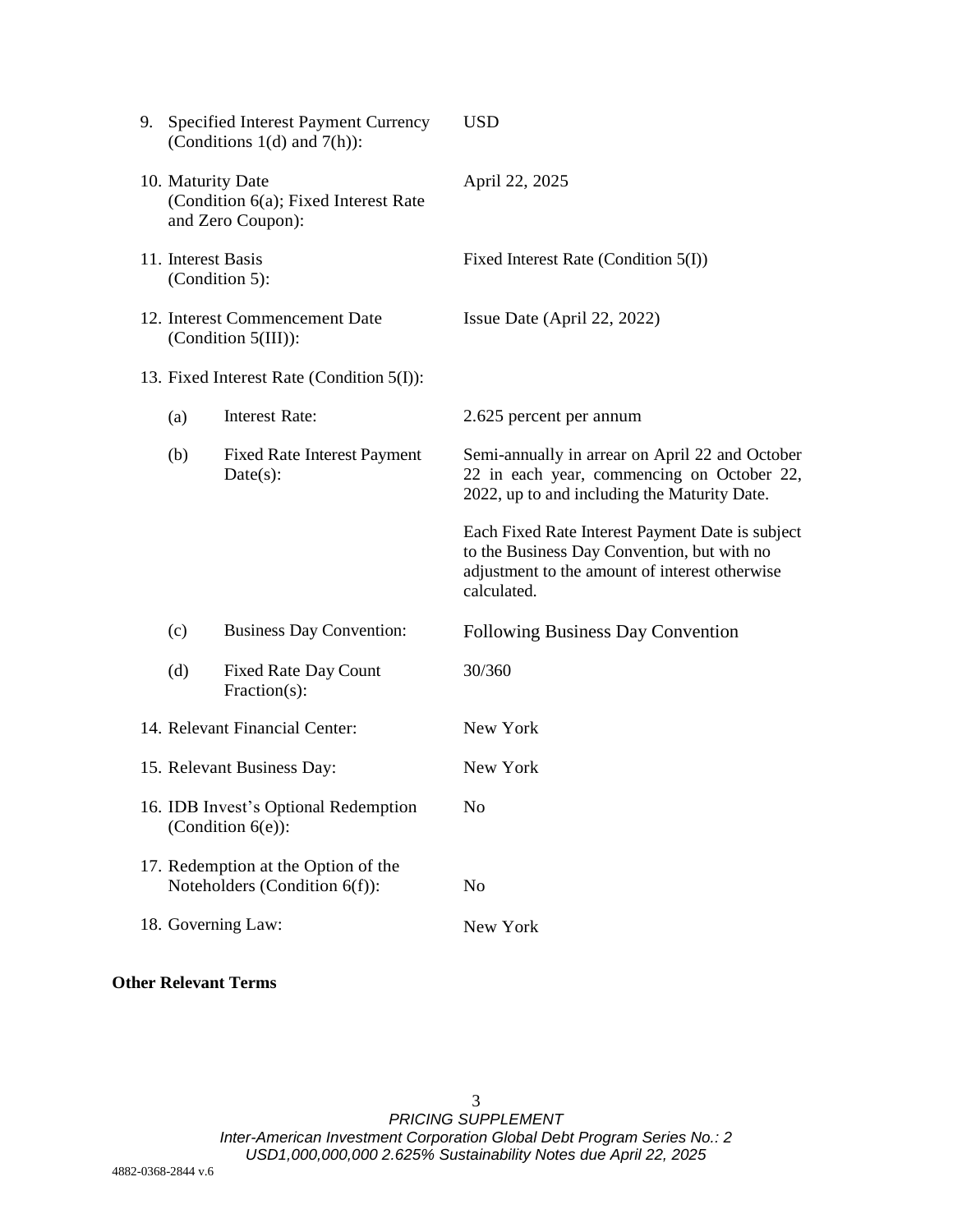|    | 1. Listing (if yes, specify Stock<br>Exchange):                                                                              |                          | Application is expected to be made for the Notes to<br>be admitted to the Official List of the Financial<br>Conduct Authority and to trading on the London<br>Stock Exchange plc's UK Regulated Market    |
|----|------------------------------------------------------------------------------------------------------------------------------|--------------------------|-----------------------------------------------------------------------------------------------------------------------------------------------------------------------------------------------------------|
|    | 2. Details of Clearance System Approved<br>by IDB Invest and the Global Agent<br>and Clearance and Settlement<br>Procedures: |                          | The Depository Trust Company (DTC); Euroclear<br>Bank SA/NV; Clearstream Banking S.A.                                                                                                                     |
| 3. | Syndicated:                                                                                                                  |                          | Yes                                                                                                                                                                                                       |
| 4. | If Syndicated:                                                                                                               |                          |                                                                                                                                                                                                           |
|    | (a)                                                                                                                          | Liability:               | Several and not joint                                                                                                                                                                                     |
|    | (b)                                                                                                                          | Lead Managers:           | <b>BMO Capital Markets Corp.</b><br>Citigroup Global Markets Limited<br>Daiwa Capital Markets Europe Limited<br>Deutsche Bank AG, London Branch<br>Goldman Sachs International                            |
| 5. | <b>Commissions and Concessions:</b>                                                                                          |                          | 0.100% of the Aggregate Principal Amount                                                                                                                                                                  |
|    | 6. Estimated Total Expenses:                                                                                                 |                          | The Joint Lead Managers have agreed to pay for<br>all material expenses related to the issuance of the<br>Notes, except the Issuer will pay for the London<br>Stock Exchange listing fees, if applicable. |
| 7. | Codes:                                                                                                                       |                          |                                                                                                                                                                                                           |
|    | (a)                                                                                                                          | Common Code:             | 247178236                                                                                                                                                                                                 |
|    | (b)                                                                                                                          | ISIN:                    | US45828Q2A46                                                                                                                                                                                              |
|    | (c)                                                                                                                          | <b>CUSIP:</b>            | 45828Q2A4                                                                                                                                                                                                 |
|    |                                                                                                                              | 8. Identity of Managers: | <b>BMO Capital Markets Corp.</b><br>Citigroup Global Markets Limited<br>Daiwa Capital Markets Europe Limited<br>Deutsche Bank AG, London Branch<br>Goldman Sachs International                            |
|    | 9. Provisions for Registered Notes:                                                                                          |                          |                                                                                                                                                                                                           |

(a) Individual Definitive Registered NoNotes Available on Issue Date: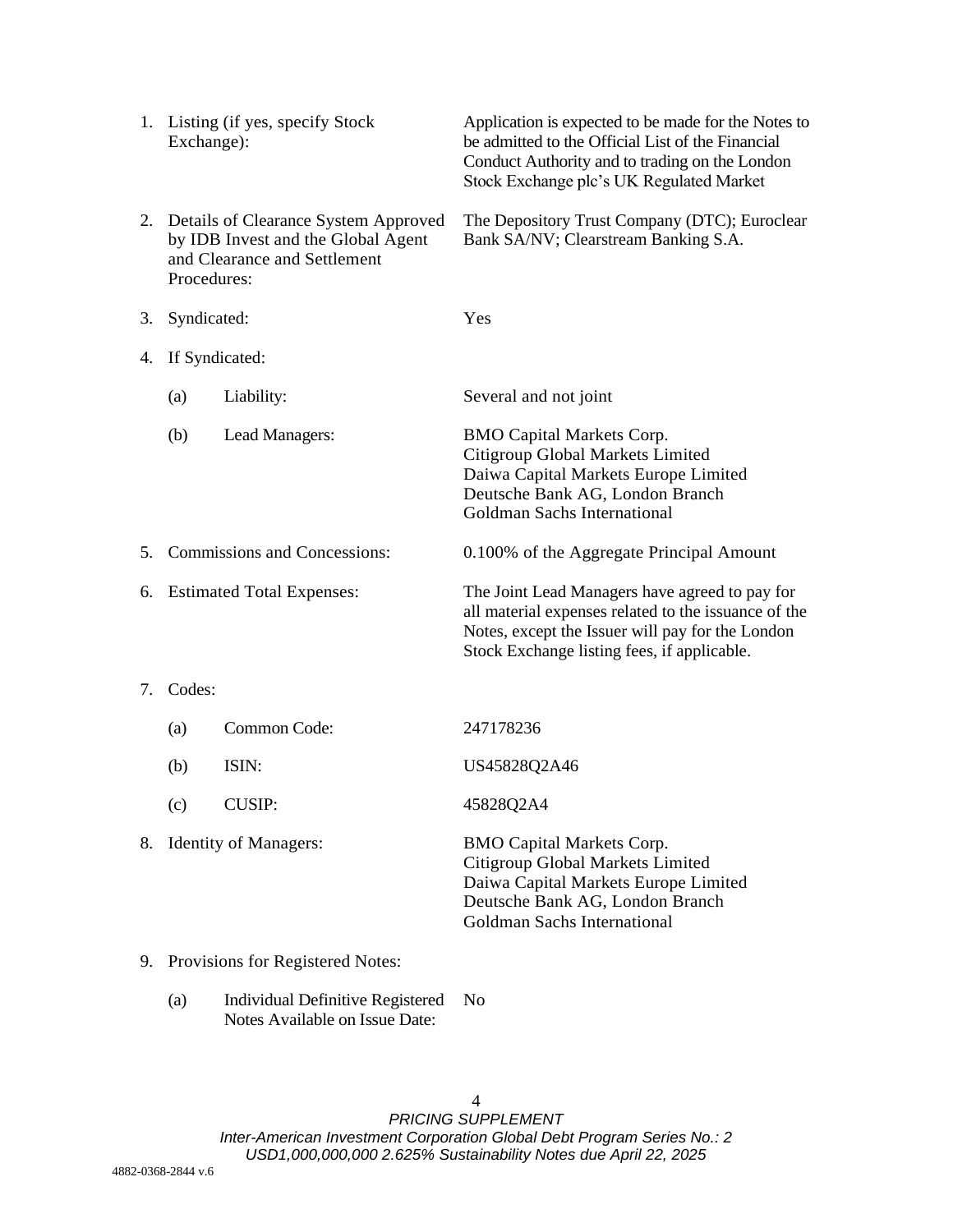|     |                                                                                  | Agreement, dated December 13, 2021,<br>as<br>amended, among IDB Invest, Citibank, N.A.,<br>London Branch as Global Agent, and the other<br>parties thereto.                                                                                                                                                                                                                                                                                                                                                  |
|-----|----------------------------------------------------------------------------------|--------------------------------------------------------------------------------------------------------------------------------------------------------------------------------------------------------------------------------------------------------------------------------------------------------------------------------------------------------------------------------------------------------------------------------------------------------------------------------------------------------------|
| (c) | Other Registered Global Notes:                                                   | N <sub>0</sub>                                                                                                                                                                                                                                                                                                                                                                                                                                                                                               |
|     | 10. Intended to be held in a manner which<br>would allow Eurosystem eligibility: | Not Applicable                                                                                                                                                                                                                                                                                                                                                                                                                                                                                               |
|     | 11. Selling Restrictions:<br>(a) United States:                                  | Under the provisions of the Inter-American<br>Investment Corporation Act (22 U.S.C. 283ii), the<br>Notes are exempted securities within the meaning<br>of Section $3(a)(2)$ of the U.S. Securities Act of<br>1933, as amended, and Section $3(a)(12)$ of the<br>U.S. Securities Exchange Act of 1934, as<br>amended.                                                                                                                                                                                         |
|     | (b) United Kingdom:                                                              | Each of the Managers represents and agrees that<br>(a) it has only communicated or caused to be<br>communicated and will only communicate or<br>cause to be communicated an invitation or<br>inducement to engage in investment activity<br>(within the meaning of Section 21 of the FSMA)<br>received by it in connection with the issue or sale<br>of the Notes in circumstances in which Section<br>$21(1)$ of the FSMA does not apply to IDB Invest,<br>and (b) it has complied and will comply with all |

applicable provisions of the FSMA with respect to anything done by it in relation to such Notes

in, from or otherwise involving the UK.

(b) DTC Global Note(s): Yes, issued in accordance with the Global Agency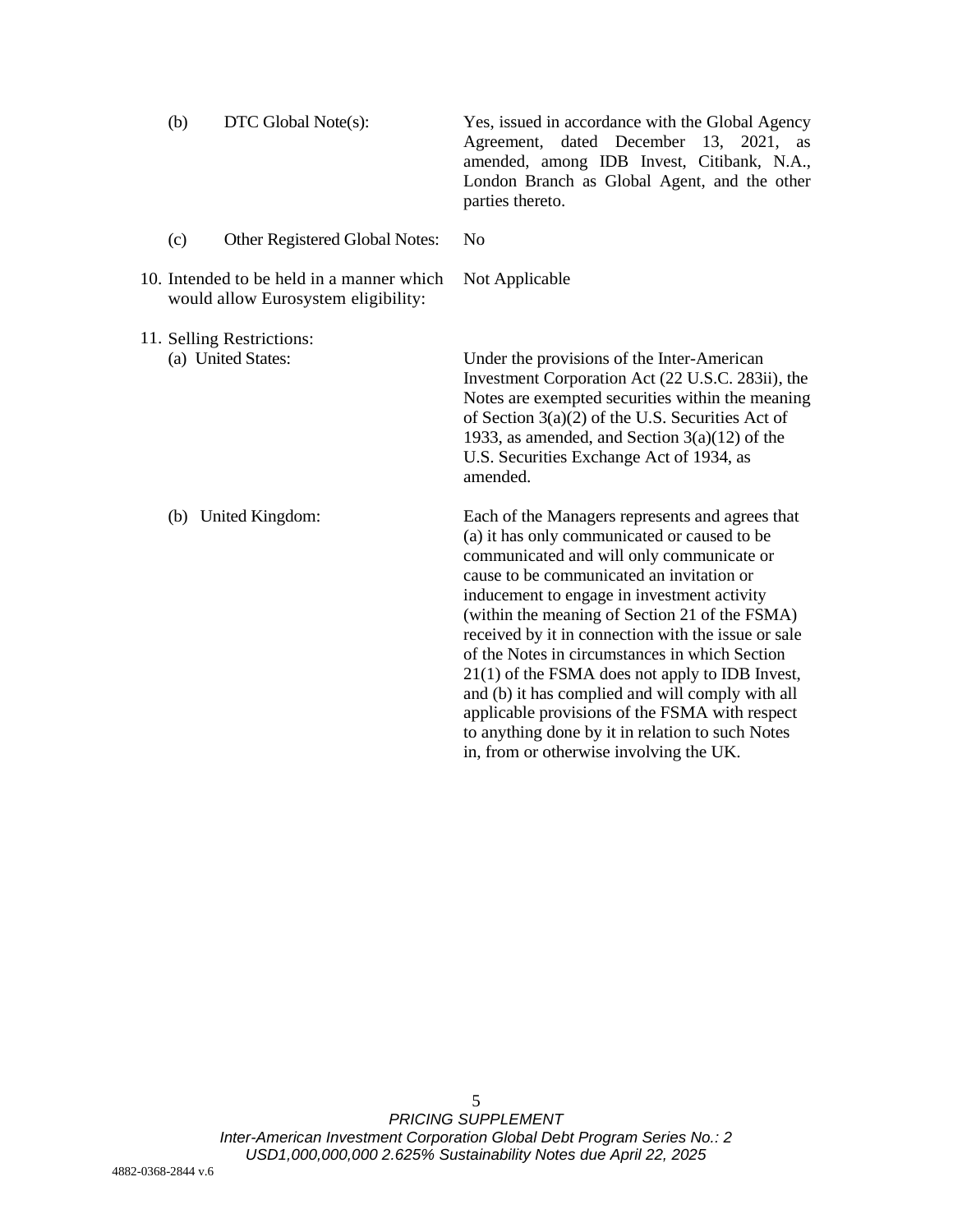| (c) Singapore:  | In the case of the Notes being offered into<br>Singapore in a primary or subsequent<br>distribution, and solely for the purposes of its<br>obligations pursuant to Section 309B of the<br>Securities and Futures Act (Chapter 289) of<br>Singapore (the "SFA"), IDB Invest has<br>determined, and hereby notifies all relevant<br>persons (as defined in Section 309A of the SFA)<br>that the Notes are "prescribed capital markets<br>products" (as defined in the Securities and<br><b>Futures (Capital Markets Products) Regulations</b><br>2018 of Singapore) and Excluded Investment<br>Products (as defined in MAS Notice SFA 04-<br>N12: Notice on the Sale of Investment Products<br>and MAS Notice FAA-N16: Notice on<br>Recommendations on Investment Products). |
|-----------------|----------------------------------------------------------------------------------------------------------------------------------------------------------------------------------------------------------------------------------------------------------------------------------------------------------------------------------------------------------------------------------------------------------------------------------------------------------------------------------------------------------------------------------------------------------------------------------------------------------------------------------------------------------------------------------------------------------------------------------------------------------------------------|
| General:<br>(d) | No action has been or will be taken by IDB<br>Invest that would permit a public offering of the<br>Notes, or possession or distribution of any<br>offering material relating to the Notes in any<br>jurisdiction where action for that purpose is<br>required. Accordingly, each of the Managers<br>agrees that it will observe all applicable<br>provisions of law in each jurisdiction in or from<br>which it may offer or sell Notes or distribute any<br>offering material.                                                                                                                                                                                                                                                                                            |

# **General Information**

# **Additional Information Regarding the Notes**

1. Use of Proceeds

The Issuer intends to apply the net proceeds from this offer of Notes specifically for "Eligible Projects" under the "Green and Social Project Categories", in accordance with and as defined in the Issuer's Sustainable Debt Framework (the "SDF"). The SDF, along with the relevant second party opinion, are available on the website of the Issuer at [www.idbinvest.org/en/investors.](http://www.idbinvest.org/en/investors) However, such information is not incorporated in and does not form part of the Prospectus. Such information relating to the SDF will be updated from time to time.

# 2. Matters relating to MiFID II and UK MiFIR

IDB Invest does not fall under the scope of application of either the MiFID II or the UK MiFIR regime. Consequently, IDB Invest does not qualify as an "investment firm", "manufacturer" or "distributor" for the purposes of MiFID II or UK MiFIR.

# **MiFID II product governance / Retail investors, professional investors and ECPs target**

6 *PRICING SUPPLEMENT Inter-American Investment Corporation Global Debt Program Series No.: 2 USD1,000,000,000 2.625% Sustainability Notes due April 22, 2025*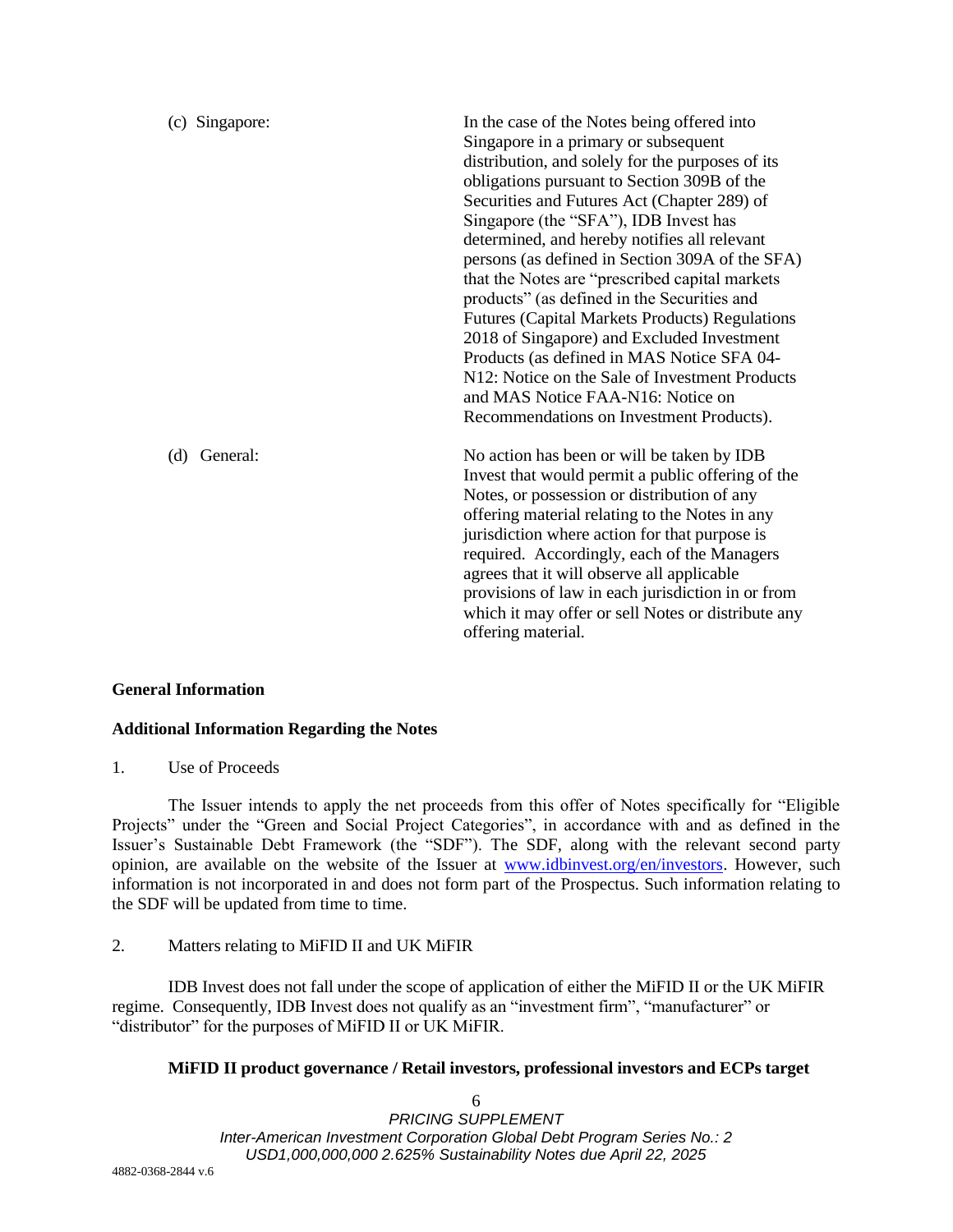**market** – Solely for the purposes of each EU manufacturer's product approval process, the target market assessment in respect of the Notes has led to the conclusion that: (i) the target market for the Notes is eligible counterparties, professional clients and retail clients, each as defined in MiFID II; and (ii) all channels for distribution of the Notes are appropriate. Any person subsequently offering, selling or recommending the Notes (a "distributor") should take into consideration the EU manufacturers' target market assessment; however, a distributor subject to MiFID II is responsible for undertaking its own target market assessment in respect of the Notes (by either adopting or refining the EU manufacturers' target market assessment) and determining appropriate distribution channels.

For the purposes of this provision, the expression "EU manufacturers" means Deutsche Bank AG, London Branch and Goldman Sachs International, "EU manufacturer" means any one of them and the expression "MiFID II" means Directive 2014/65/EU, as amended.

**UK MiFIR product governance / Retail investors, professional investors and ECPs target market** – Solely for the purposes of each UK manufacturer's product approval process, the target market assessment in respect of the Notes has led to the conclusion that: (i) the target market for the Notes is retail clients, as defined in point (8) of Article 2 of Regulation (EU) No 2017/565 as it forms part of UK domestic law by virtue of the EUWA, eligible counterparties, as defined in COBS, and professional clients, as defined in UK MiFIR; and (ii) all channels for distribution of the Notes are appropriate. Any person subsequently offering, selling or recommending the Notes (a "distributor") should take into consideration the UK manufacturers' target market assessment; however, a distributor subject to the UK MiFIR Product Governance Rules is responsible for undertaking its own target market assessment in respect of the Notes (by either adopting or refining the UK manufacturers' target market assessment) and determining appropriate distribution channels.

For the purposes of this provision, (i) the expression "UK manufacturers" means Citigroup Global Markets Limited, Daiwa Capital Markets Europe Limited, Deutsche Bank AG, London Branch and Goldman Sachs International and "UK manufacturer" means any one of them, (ii) the expression "COBS" means the FCA Handbook Conduct of Business Sourcebook, (iii) the expression "UK MiFIR" means Regulation (EU) No 600/2014 as it forms part of UK domestic law by virtue of the EUWA and (iv) the expression "UK MiFIR Product Governance Rules" means the FCA Handbook Product Intervention and Product Governance Sourcebook.